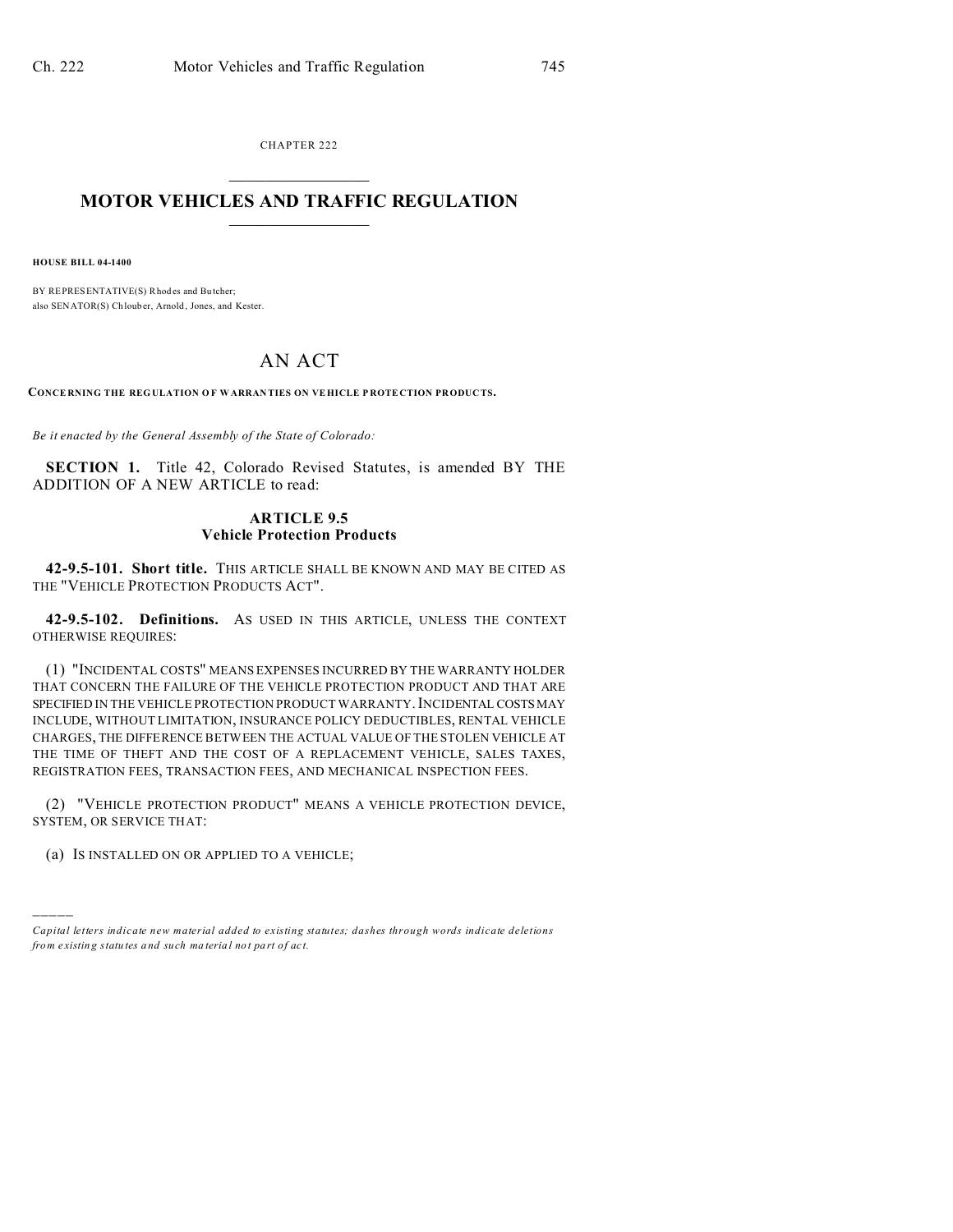(b) IS DESIGNED TO PREVENT LOSS OR DAMAGE TO A VEHICLE FROM A SPECIFIC CAUSE;

(c) INCLUDES A WRITTEN WARRANTY BY A WARRANTOR STATING THAT, IF THE VEHICLE PROTECTION PRODUCT FAILS TO PREVENT LOSS OR DAMAGE TO A VEHICLE FROM A SPECIFIC CAUSE, THE WARRANTY HOLDER SHALL BE PAID SPECIFIED INCIDENTAL COSTS BY THE WARRANTOR AS A RESULT OF SUCH FAILURE; AND

(d) COMES WITH A WARRANTY REIMBURSEMENTINSURANCE POLICY COVERING THE WARRANTOR'S LIABILITY FROM SUCH PRODUCT.

(3) "VEHICLE PROTECTION PRODUCT WARRANTOR" OR "WARRANTOR" MEANS A PERSON WHO IS CONTRACTUALLY OBLIGATED TO THE WARRANTY HOLDER UNDER THE TERMS OF THE VEHICLE PROTECTION PRODUCT WARRANTY AGREEMENT. "WARRANTOR" DOES NOT INCLUDE AN AUTHORIZED INSURER.

(4) "WARRANTY" MEANS AN EXPRESS WARRANTY AND SHALL NOT INCLUDE AN INSURANCE POLICY.

(5) "WARRANTY REIMBURSEMENT INSURANCE POLICY" MEANS A POLICY OF INSURANCE ISSUED TO THE VEHICLE PROTECTION PRODUCT WARRANTOR TO PAY, ON BEHALF OF THE WARRANTOR, ALL COVERED CONTRACTUAL OBLIGATIONS INCURRED BY THE WARRANTOR UNDER THE VEHICLE PROTECTION PRODUCT WARRANTY.

**42-9.5-103. Vehicle protection products.** (1) A WARRANTY CONTRACT ACCOMPANYING A VEHICLE PROTECTION PRODUCT THAT IS SOLD OR OFFERED FOR SALE SHALL:

(a) IDENTIFY IN THE CONTRACT THE WARRANTOR, THE SELLER, THE WARRANTY HOLDER, AND THE TERMS OF THE SALE;

(b) CONSPICUOUSLY STATE THAT THE OBLIGATIONS OF THE WARRANTOR ARE GUARANTEED UNDER A WARRANTY REIMBURSEMENT INSURANCE POLICY;

(c) CONSPICUOUSLY STATE THAT, IF THE PAYMENT DUE UNDER THE TERMS OF THE WARRANTY IS NOT PROVIDED BY THE WARRANTOR WITHIN SIXTY DAYS AFTER PROOF OF LOSS HAS BEEN FILED BY THE WARRANTY HOLDER PURSUANT TO THE TERMS OF THE WARRANTY, THE WARRANTY HOLDER MAY FILE A CLAIM FOR REIMBURSEMENT DIRECTLY WITH THE WARRANTY REIMBURSEMENT INSURANCE COMPANY;

(d) CONSPICUOUSLY STATE THE NAME AND ADDRESS OF THE WARRANTY REIMBURSEMENT INSURANCE COMPANY;

(e) CONSPICUOUSLY STATE: "THIS AGREEMENT IS A PRODUCT WARRANTY AND IS NOT INSURANCE.";

(f) GUARANTEE THE WARRANTOR'S PRODUCT WITH A WARRANTY REIMBURSEMENT INSURANCE POLICY; AND

(g) AUTHORIZE THE WARRANTY HOLDER TO FILE A CLAIM DIRECTLY WITH THE WARRANTY REIMBURSEMENT INSURANCE COMPANY IF THE PAYMENT DUE UNDER THE